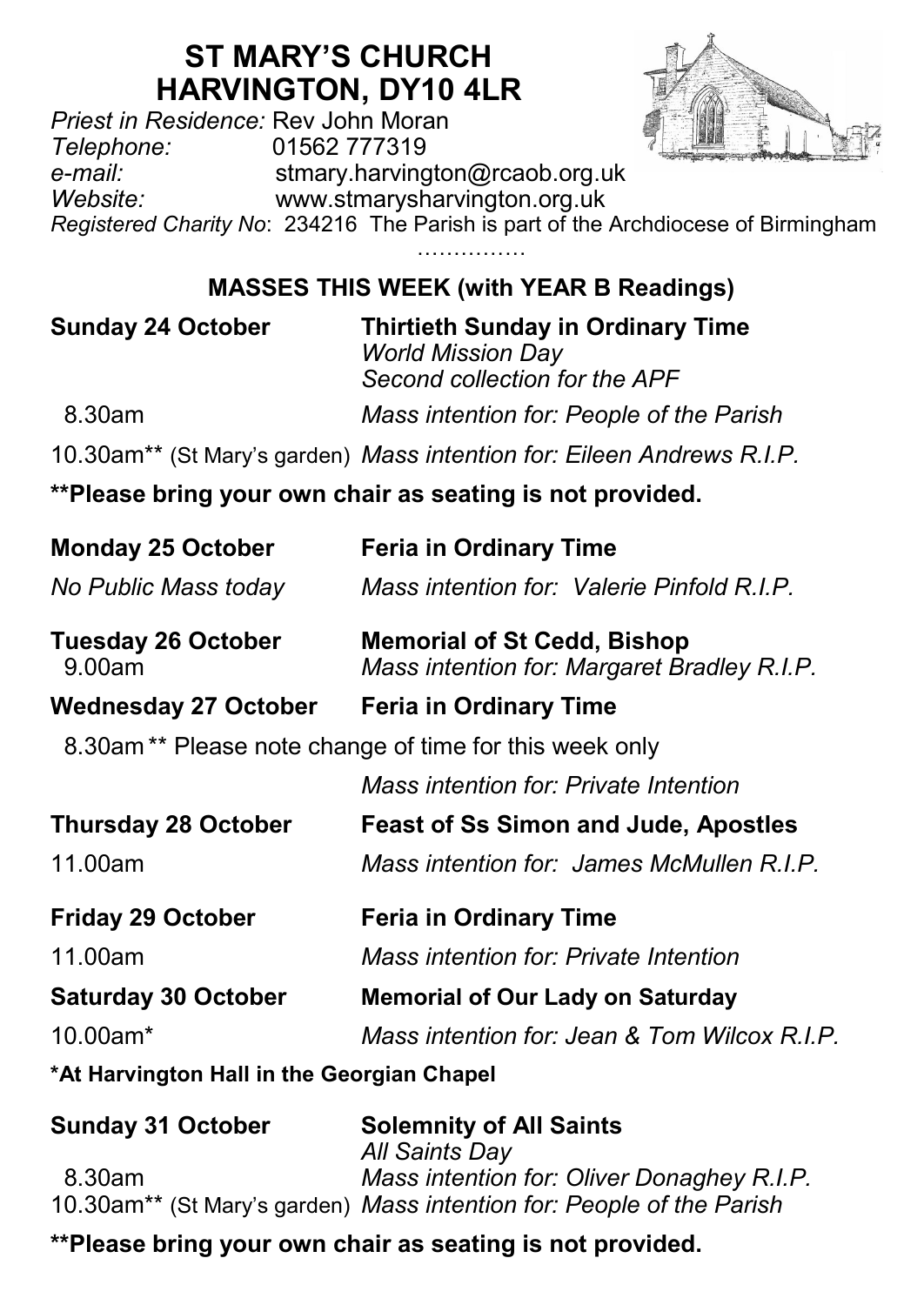**Anniversaries in October:** Rev Robert Heydon (1718), Rev Charles Fitzwilliams (1750), Mary Brownlow (1852), Anne Spink (1894), Mary Leonie Pedley (1957), Betty Grant (1970), Sidney Rochford (1979), Dermot Higgins (1983), Bernard Campbell (2001), Dorothy Green (2001), Maureen Riley (2002), David Phillips (2005), Stanley Robson (2009), Betty Sanders (2012), Albin Gordon (2012) Ian Challand (2013), Maria Costanzo (2013), Michael Grant (2015), Doreen Millard (2016), Michael Butler (2017), James Arbuthnott (2018), Paul Hoban (2018), Maureen Ribbins (2018), Denis Conway (2020), Josephine Hardwick (2020)

…………………………………………………………………….

**In your prayers please remember parishioners and friends who are sick:**  Deirdre Brookes, Elizabeth Causer, Kathleen Clark, Liz and Lionel Cornish, Bob Grant, Jane and Peter Handley, Kay Hildebrandt, Sean McDermott.

…………………………………………..



… for all your offerings and donations. They are always gratefully received and enable Fr John to maintain our parish and to minister to our community.

**Contributions to the Parish: 11th-18th October**

…………………………………………...…..

 Regular, weekly Gift Aid Direct Debit: £316.00 Gift Aid Envelopes:  $£80.00$  $\frac{1}{2}$  cose cash:  $\frac{1}{2}$  cose cash:  $\frac{1}{2}$  cose cash:  $\frac{1}{2}$  cose cash:  $\frac{1}{2}$  cose cash:  $\frac{1}{2}$  cose cash:  $\frac{1}{2}$  cose cash:  $\frac{1}{2}$  cose cash:  $\frac{1}{2}$  cose cash:  $\frac{1}{2}$  cose cash:  $\frac{1}{2}$  c

…………………………………………………………..



Our local **FOOD BANK** www.kidderminster.foodbank.org.uk. appreciate all donations. Please make cheques payable to 'The Kidderminster Foodbank' and post to: Mrs Denise Carson, Kidderminster Foodbank Treasurer , 20 Whitehill Road, Kidderminster, Worcs. DY11 6JJ



#### **WELCOME TO ST MARY'S!**

We ask everyone attending our premises to take note of the following:

- 'Track and Trace': It is no longer a legal requirement to provide contact details at a venue. If someone attends our premises who is found to be a Covid positive case, we will inform everyone on our parish email database. If you are not on our database and you want to be alerted you may provide us with your contact details or scan the displayed NHS QR code on your phone.
- When inside church, the congregation are strongly recommended to wear face coverings.
- The congregation are asked to spread out and not to kneel if someone is sitting down on the pew in front of them.
- If members of the congregation would like to ensure social distancing they may use a 'Please Leave Space' sign (available in the porch) and place it on the seat beside them in their pew.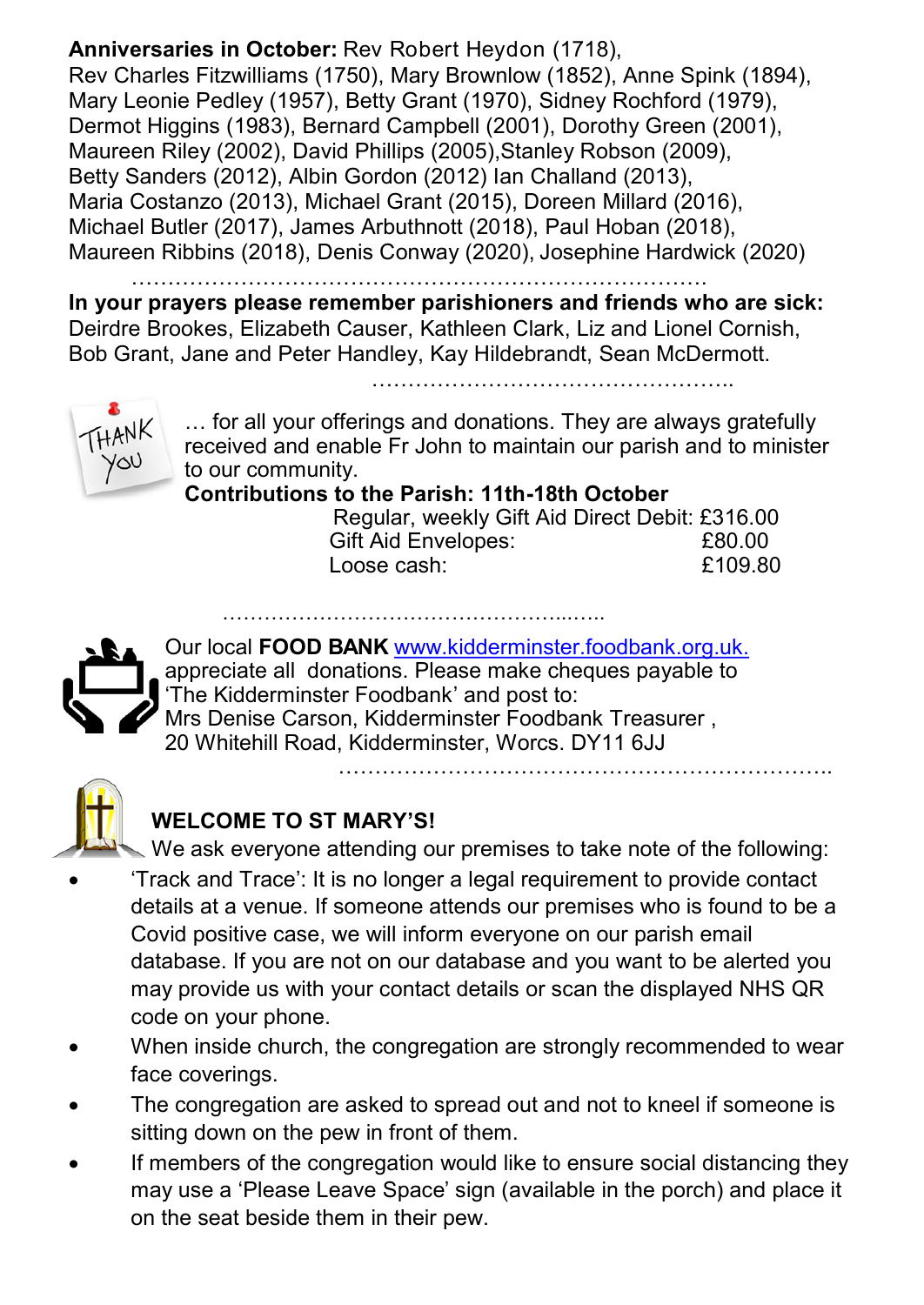

During the month of **OCTOBER** we are encouraged to recite the Rosary. In modern times successive popes have urged the faithful to pray the Rosary. It is a form of contemplative prayer, mental and vocal prayer, which brings down God's blessing on the Church. It is a biblically inspired prayer which is centred on meditation on the salvific mysteries of Christ in union with Mary, who was so closely associated with her Son in his redeeming activity.

The Vatican website offers advice on how to pray the Rosary: https://www.vatican.va/special/rosary/ documents/misteri\_en.html

If you have ordered a **CATHOLIC DIARY** from Vernie Frances -Flores, please collect them from Amalia after Mass on Sunday. £2.99 each, cash or cheque made payable to: 'St Mary's Harvington'. ………………………………………...

………………………………………..

……………………………………………………….



The **CRAFT GROUP** - will meet again on **Wednesday 27th October at 1.30pm at Rowberry's, Chaddesley Corbett.**  Please feel free to come along for a coffee, a chat and a relaxing afternoon. If you want to, you are very welcome to join in with the Group as they continue to make tapestry cushions for the church pews (friendly guidance given if this is a new skill for you).

The **BOOK GROUP** are reading *The Rings of Saturn* by W G Sebald and will discuss their impressions when they meet on **Monday 8 November,** time and place to be confirmed. The book chosen for December is *Crow Lake* by Mary Lawson.

………………………………………………



**FRIENDS OF THE HOLY LAND** are back in post Covid business – the poor people in the Holy Land are not and are desperate. The local FHL branch and are putting on a meal for supporters in **St Ambrose Hall** on **Thursday November 25th@ 7.00pm.**  Please take up your tickets for a lovely evening of food, wine and a quiz with prizes for the best guestimate of the wines that you will be drinking. Food, wine, entertainment, all for only **£20.00.** Tickets available from Sunday 17th October from: Gail and Stephen Brown, Jenny Wilcox, Anne and Jim Quinn.



**PLEASE NOTE A CHANGE OF OUR EMAIL ADDRESS!**

……………………………………………..

For all parish correspondence from now onward please use

**stmary.harvington@rcaob.org.uk**